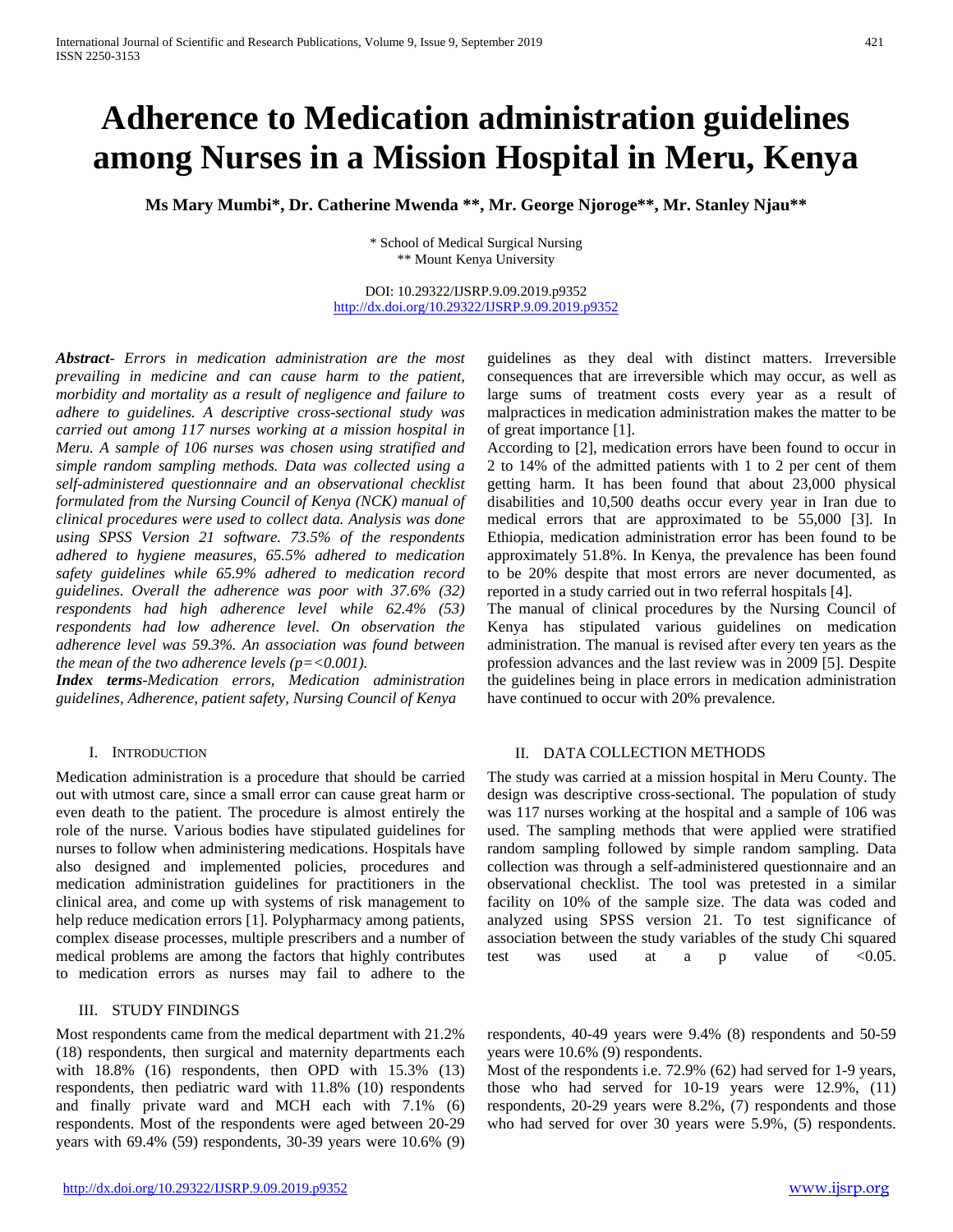The departments, age and years of service were not significantly associated with adherence to the NCK guidelines (P=>0.05).

| <b>Department</b> | Frequency | Percentage |
|-------------------|-----------|------------|
|                   |           |            |
| Medical           | 18        | 21.2       |
| Surgical          | 16        | 18.8       |
| Maternity         | 16        | 18.8       |
| <b>OPD</b>        | 13        | 15.3       |
| Pediatric         | 10        | 11.8       |
| Private ward      | 6         | 7.1        |
| <b>MCH</b>        | 6         | 7.1        |
| Total             | 85        | 100        |
|                   |           |            |
| Age (years)       |           |            |
| 20-29             | 59        | 69.4       |
| 30-39             | 9         | 10.6       |
| 40-49             | 8         | 9.4        |
| 50-59             | 9         | 10.6       |
| Total             | 85        | 100        |

| Duration of service |    |            |  |
|---------------------|----|------------|--|
| (years)             |    |            |  |
| $1-9$               | 62 | 72.9       |  |
| $10-19$             | 11 | 12.9       |  |
| $20-29$             | 7  | 8.2        |  |
| >30                 | 5  | 5.9        |  |
| <b>Total</b>        | 85 | <b>100</b> |  |

*Hygiene guidelines were followed by 54% of the respondents on overall with* personal safety having only 9.4%, (8) respondents adhering, while majority 90.6%, (77) respondents were nonadherent. Among those who were non-adherent, 10.4%, (8) respondents did not employ any personal safety measure, 24.7%, (19) respondents employed one measure which was either gloving or avoiding recapping while 64.9%, (50) respondents employed at least two safety measures.

Concerning cleaning of injection site before giving an injection, 100%, (85) respondents were adherent whereby 76.5%, (65) used alcohol/spirit swab while 23.5%, (20) respondents were using unspecified agents.

Concerning the guideline of where to place prepared IV medications before administration, 88.2%, (75) respondents were adherent while 11.8%, (10) respondents were non-adherent. Being adherent meant placing the medications on a clean kidney

dish. Among those who were non-adherent, 5.9%, (5) respondents placed medications on the trolley, 4.7%, (4) respondents placed medications on a tray and 1.2%, (1) respondent placed them on unspecified surface.

Majority 96.5%, (82) respondents were discarding sharps immediately, which meant they were adherent, (1.2%, (1) respondent discarded them once done with all patients and 2.4% (2) respondents did so at the end of the shift which meant the last two groups were non-adherent as shown below.



Figure 1: Adherence to Hygiene measures

|  |  | Table 2: Observation Check-List on Hygiene Measures |
|--|--|-----------------------------------------------------|
|--|--|-----------------------------------------------------|

| Adherence<br>guideline                                           | <b>Adhered to</b>  | adhered<br>Not<br>to |
|------------------------------------------------------------------|--------------------|----------------------|
| Swabbing injection 100% (40)<br>site with alcohol<br>based swabs |                    | $0\%$                |
| Washing hands $30\%$ (12)<br>before and after each<br>patient    |                    | 70% (28)             |
| Discards<br>immediately                                          | sharps $50\%$ (20) | 50% (20)             |
| <b>Total</b>                                                     | 72                 | 48                   |

## **Source:** Field Data (2019)

Medication safety guidelines were adhered to by 65.5% of the respondents on overall. Regarding specific guidelines, giving medication to the right patient was the guideline with the highest percentage of adherence at 100% (85) respondents. Double checking medication with second nurse was performed by 51.8% (44) respondents, explaining effects of drugs to patient and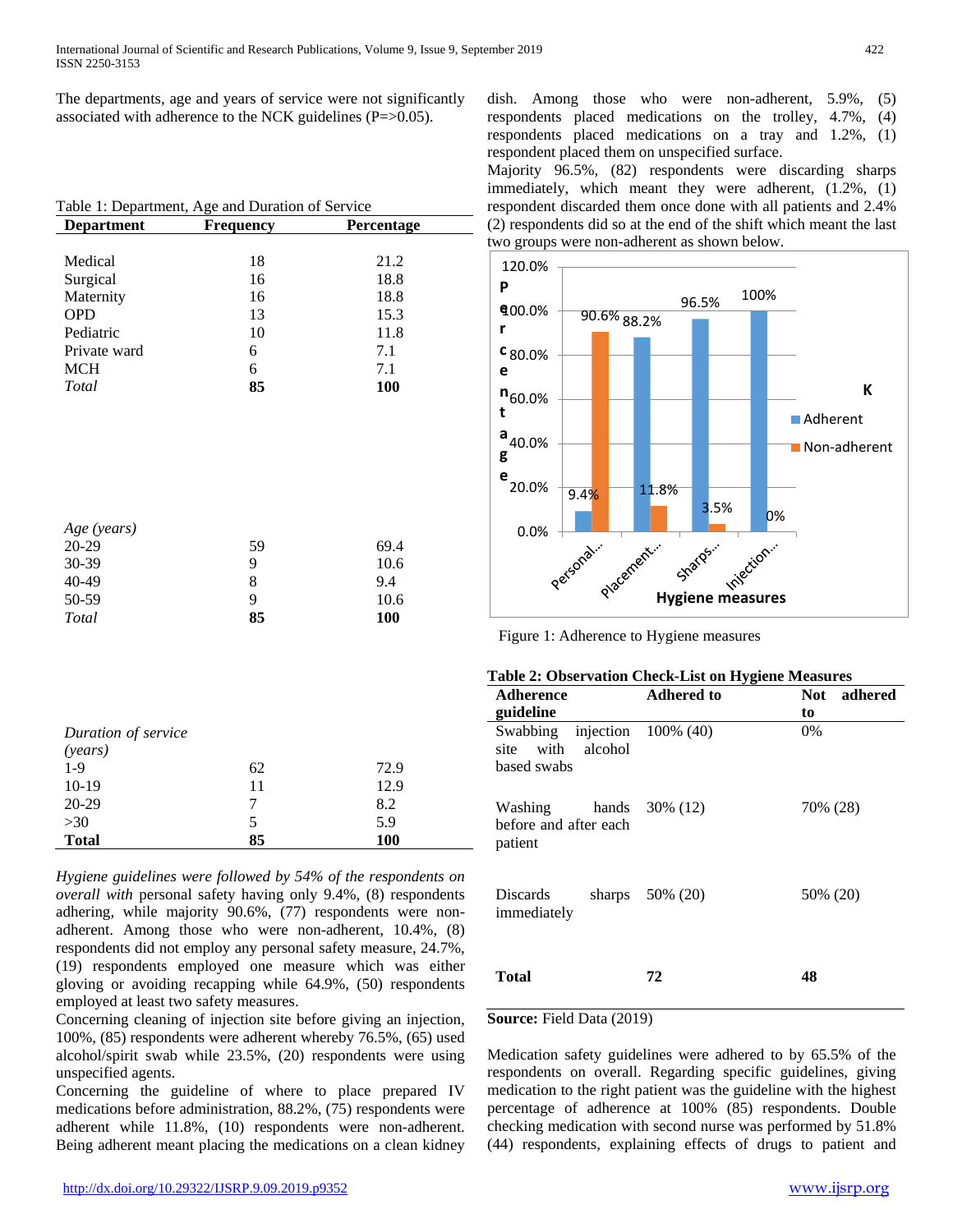relatives was performed by 24.7% (21) respondents, administration of drugs at the specified times was performed by 64.7% (55) respondents, administration of only the prescribed drugs was performed by 90.6% (77) respondents, administration of the exact dose of medication was performed by 94.1% (80) respondents, using only the prescribed routes of administration was adhered to by 88.2% (75) respondents, assessment of patient reaction during administration was performed by 71.8% (61) respondents, explaining of expected side effects to patients and relatives was performed by 31.8% (27) respondents and observation of patients for side effects was performed by 45.9% (39) respondents.

**Table 3 Adherence to Medication Safety Guidelines**

| <b>Guideline</b>                                            | <b>Adherent</b>                   | <b>Non</b> |  |
|-------------------------------------------------------------|-----------------------------------|------------|--|
|                                                             |                                   | Adherent   |  |
| $\mathbf{I}$<br>double                                      | check $51.8\%$ (44) $48.3\%$ (41) |            |  |
| medications with a second                                   |                                   |            |  |
| nurse                                                       |                                   |            |  |
| I explain to patient and $24.7\%$ (21) $75.2\%$ (64)        |                                   |            |  |
| relatives the effect of                                     |                                   |            |  |
| medications                                                 |                                   |            |  |
| I administer medications at $64.7\%$ $(55)$ $35.3\%$ $(30)$ |                                   |            |  |
| specified time                                              |                                   |            |  |
| I assess patients reaction $71.8\%$ (61) $28.3\%$ (24)      |                                   |            |  |
| during administration                                       |                                   |            |  |
| I explain expected side 31.8% (27) 68.3% (58)               |                                   |            |  |
| effects to patients and                                     |                                   |            |  |
| relatives                                                   |                                   |            |  |
| I observe patients for $45.9\%$ (39) $54.1\%$ (46)          |                                   |            |  |
| adverse effects                                             |                                   |            |  |
| <b>Source:</b> Field Data (2019)                            |                                   |            |  |

Record guidelines included when to record administered medications, where to record them, whether or not second nurse records administered medications and where to record adverse effects. Other guidelines were tested using likert form questions. As to when they recorded administered medications, 97.6%, (83) respondents recorded immediately (adherent) while 2.4%, (2) respondents recorded when patients retained medication. Concerning where to record the administered medications, 41.2%, (35) respondents recorded in the treatment sheet, meaning they were adherent, 54.1%, (46) respondents recorded both in the treatment sheet and the cardex, while 4.7%, (4) respondents recorded in an unspecified place on the patients' file. Most of the respondents 63.5%, (54) reported that a second nurse did not record administered medications on their behalf meaning they were adherent while 36.5%, (31) respondents reported that it happened meaning they were non-adherent. With regard to recording of adverse effects, 3.5%, (3) respondents used the adverse medication reaction book meaning they were adherent. Among those who were non-adherent, 1.2%, (1) respondent used unspecified part of the patients file, 90.6%, (77) respondents used the cardex, 2.4%, (2) respondents did not record anywhere, while 2.4%, (2) respondents recorded in the treatment sheet, and the cardex.

The adherence scores were computed and mean score; range and standard deviation calculated for hygiene measures, medication safety and hygiene guidelines. The mean adherence score for

hygiene guidelines was 53.95%, range 25.6-85.7% and SD=16.99. The mean adherence score for medication safety was 65.5%, range 16.7-100% and SD=19.08. Finally, the mean adherence score for record guidelines was 65.9%, range 28.6- 85.7% and SD=15.91 as shown in the figure below.



Figure 2: Adherence to Record guidelines

The researcher computed an overall adherence score which incorporated the three guideline areas (hygiene, medication safety and record guidelines). These constituted 26 adherence guidelines and the mean was 62.49% and standard deviation of 14.09. From the 26 practices, two adherence levels were computed whereby high adherence level referred to adherence to at least 18 practices while low adherence level referred to adherence to <18 practices.



Figure 3: Adherence Levels

Figure 3 above shows that 37.6% (32) respondents had high adherence level while 62.4% (53) respondents had low adherence level.

Analysis of variance in the means of the two adherence levels revealed that the two group means were significantly different  $(p=<0.001)$ .

# IV. DISCUSSIONS

The overall level of adherence was low with 62.4% (53) respondents having low adherence level. There was 53.95%